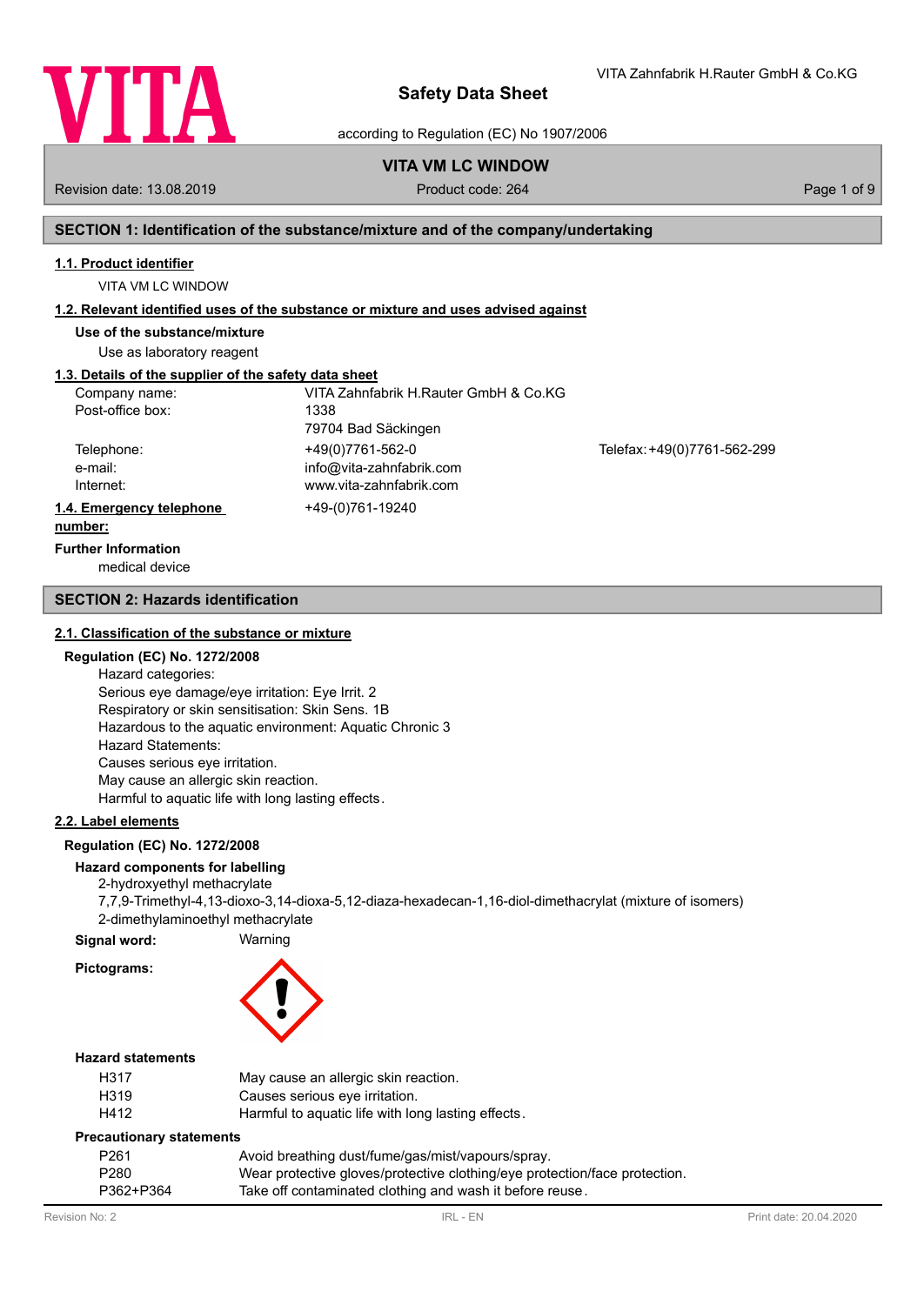

according to Regulation (EC) No 1907/2006

# **VITA VM LC WINDOW**

Revision date: 13.08.2019 **Product code: 264** Product code: 264 Page 2 of 9

# **2.3. Other hazards**

No information available.

# **SECTION 3: Composition/information on ingredients**

## **3.2. Mixtures**

#### **Hazardous components**

| CAS No     | Chemical name                               |                                                                                                 |                  | Quantity      |
|------------|---------------------------------------------|-------------------------------------------------------------------------------------------------|------------------|---------------|
|            | EC No                                       | Index No                                                                                        | <b>REACH No</b>  |               |
|            | <b>GHS Classification</b>                   |                                                                                                 |                  |               |
| 72869-86-4 | isomers)                                    | 7,7,9-Trimethyl-4,13-dioxo-3,14-dioxa-5,12-diaza-hexadecan-1,16-diol-dimethacrylat (mixture of  |                  | $30 - 535 \%$ |
|            | 276-957-5                                   |                                                                                                 | 01-2120751202-68 |               |
|            | Skin Sens. 1B, Aquatic Chronic 3; H317 H412 |                                                                                                 |                  |               |
| 94108-97-1 | Ditrimethylolpropane Tetraacrylate          |                                                                                                 |                  | $10 - 5 \%$   |
|            | 302-434-9                                   |                                                                                                 | 01-2119977121-41 |               |
|            | Eye Irrit. 2, Aquatic Chronic 2; H319 H411  |                                                                                                 |                  |               |
| 79-41-4    | Methacrylsäure                              |                                                                                                 |                  | < 1 %         |
|            | 201-204-4                                   |                                                                                                 | 01-2119463884-26 |               |
|            |                                             | Acute Tox. 3, Acute Tox. 4, Acute Tox. 4, Skin Corr. 1A, STOT SE 3; H311 H332 H302 H314 H335    |                  |               |
| 2867-47-2  | 2-dimethylaminoethyl methacrylate           |                                                                                                 |                  | $< 1$ %       |
|            | 220-688-8                                   | 607-132-00-3                                                                                    |                  |               |
|            |                                             | Acute Tox. 4, Acute Tox. 4, Skin Irrit. 2, Eye Irrit. 2, Skin Sens. 1; H312 H302 H315 H319 H317 |                  |               |

Full text of H and EUH statements: see section 16.

## **SECTION 4: First aid measures**

#### **4.1. Description of first aid measures**

#### **After inhalation**

Provide fresh air. When in doubt or if symptoms are observed, get medical advice.

## **After contact with skin**

After contact with skin, wash immediately with plenty of water and soap. Take off immediately all contaminated clothing and wash it before reuse. Medical treatment necessary. After contact with skin, wash immediately with plenty of water and soap.

#### **After contact with eyes**

After contact with the eyes, rinse with water with the eyelids open for a sufficient length of time, then consult an ophthalmologist immediately.

## **After ingestion**

Rinse mouth immediately and drink plenty of water.

### **4.2. Most important symptoms and effects, both acute and delayed**

No information available.

#### **4.3. Indication of any immediate medical attention and special treatment needed**

Treat symptomatically.

## **SECTION 5: Firefighting measures**

## **5.1. Extinguishing media**

## **Suitable extinguishing media**

Co-ordinate fire-fighting measures to the fire surroundings.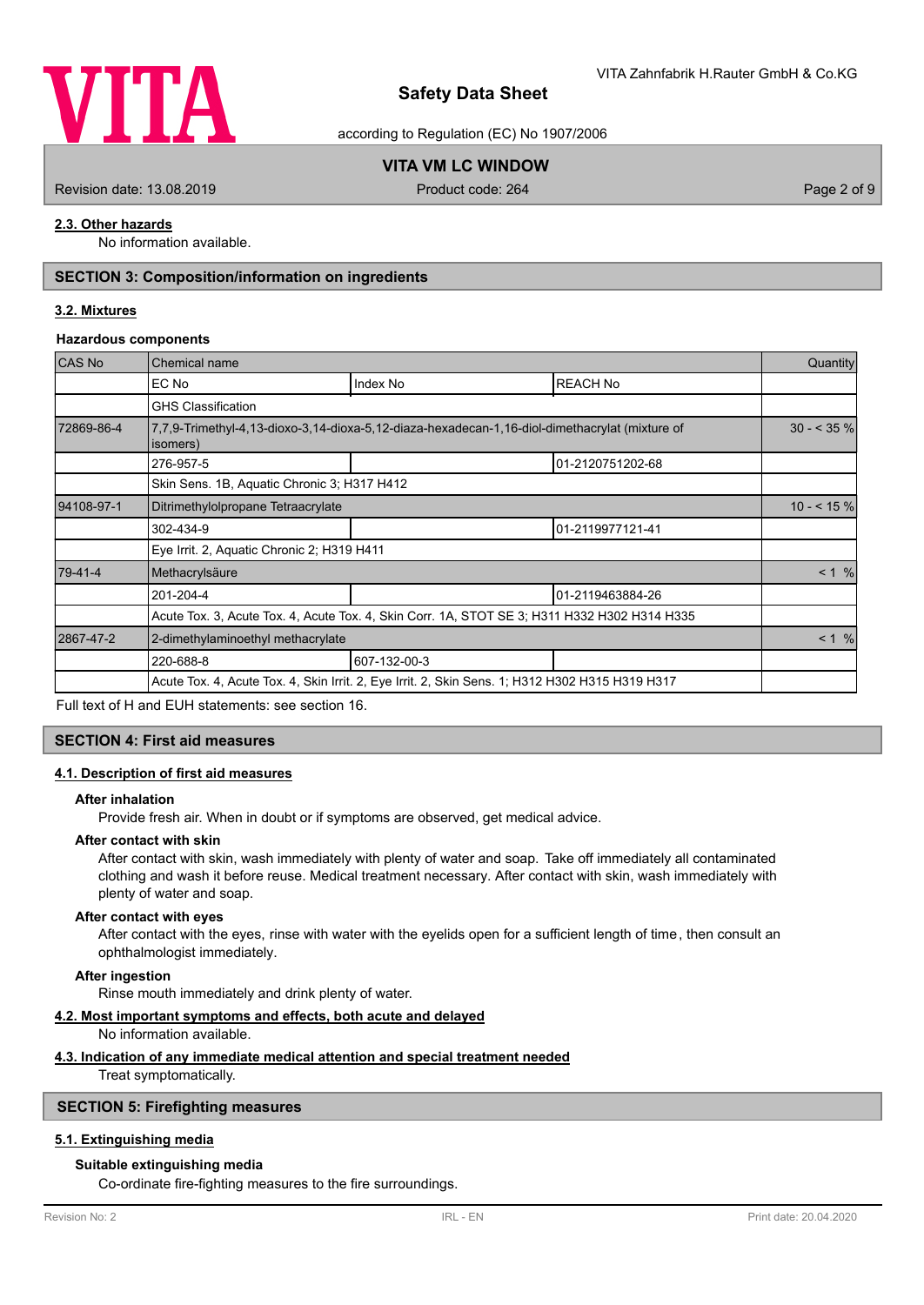

according to Regulation (EC) No 1907/2006

# **VITA VM LC WINDOW**

Revision date: 13.08.2019 <br>
Product code: 264 Page 3 of 9

# **5.2. Special hazards arising from the substance or mixture**

# Non-flammable.

# **5.3. Advice for firefighters**

Wear a self-contained breathing apparatus and chemical protective clothing. Full protection suit.

## **Additional information**

Suppress gases/vapours/mists with water spray jet. Collect contaminated fire extinguishing water separately. Do not allow entering drains or surface water.

#### **SECTION 6: Accidental release measures**

#### **6.1. Personal precautions, protective equipment and emergency procedures**

Provide adequate ventilation. Do not breathe gas/fumes/vapour/spray. Avoid contact with skin, eyes and clothes. Use personal protection equipment.

#### **6.2. Environmental precautions**

Do not allow to enter into surface water or drains.

### **6.3. Methods and material for containment and cleaning up**

Take up mechanically. Treat the recovered material as prescribed in the section on waste disposal.

#### **6.4. Reference to other sections**

Safe handling: see section 7 Personal protection equipment: see section 8 Disposal: see section 13

## **SECTION 7: Handling and storage**

# **7.1. Precautions for safe handling**

#### **Advice on safe handling**

No special measures are necessary.

No special fire protection measures are necessary. **Advice on protection against fire and explosion**

#### **7.2. Conditions for safe storage, including any incompatibilities**

# **Requirements for storage rooms and vessels**

Keep container tightly closed.

# **Hints on joint storage**

No special measures are necessary.

# **7.3. Specific end use(s)**

Use as laboratory reagent

## **SECTION 8: Exposure controls/personal protection**

## **8.1. Control parameters**

#### **Occupational exposure limits**

| <b>ICAS No</b> | Substance        | ppm             | mg/m <sup>3</sup> | fib/cm <sup>3</sup> | Category      | Origin |
|----------------|------------------|-----------------|-------------------|---------------------|---------------|--------|
| 79-41-4        | Methacrylic acid | 20 <sup>1</sup> | 70                |                     | TWA (8 h)     |        |
|                |                  | 40              | 140               |                     | STEL (15 min) |        |

#### **8.2. Exposure controls**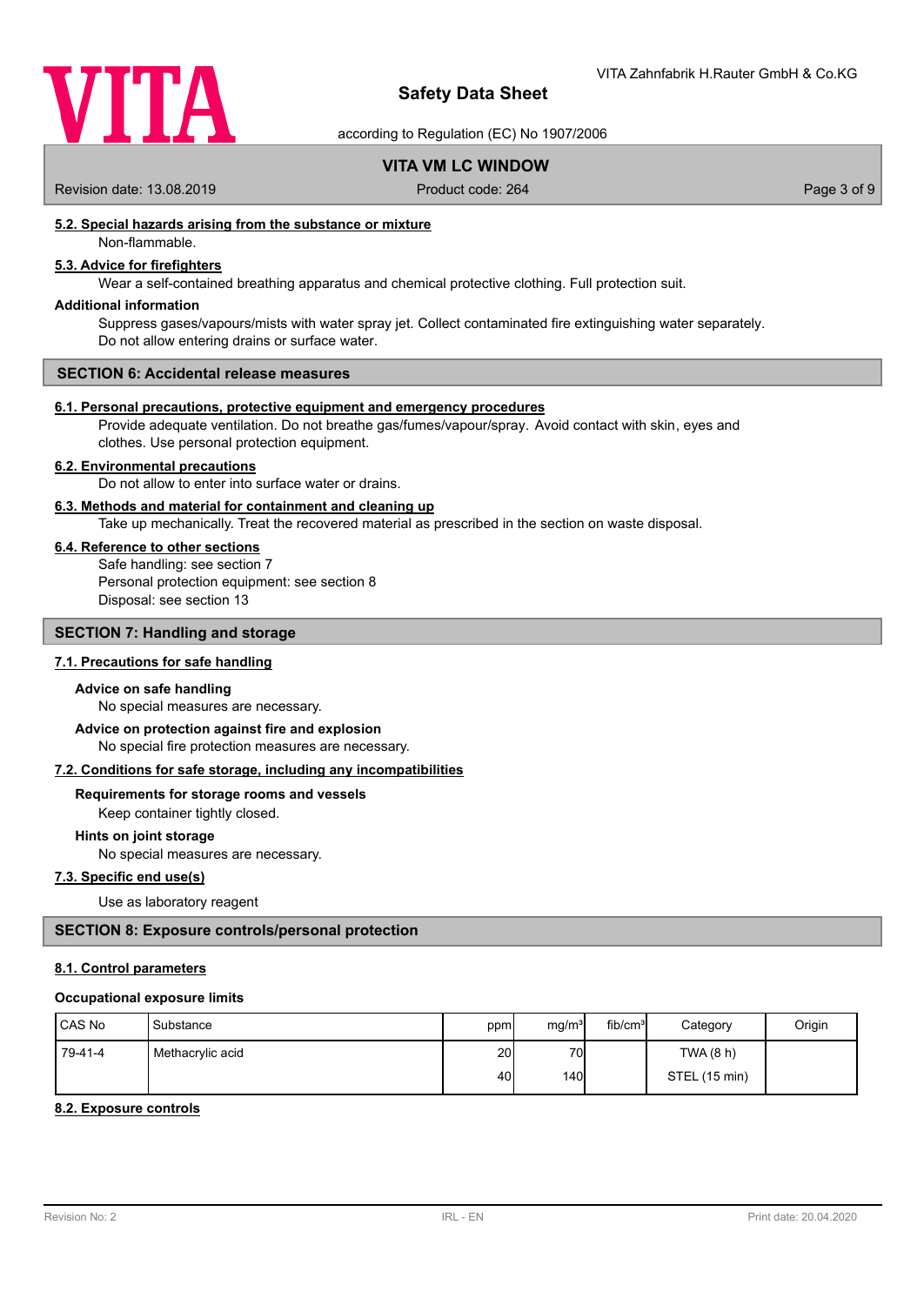

according to Regulation (EC) No 1907/2006

# **VITA VM LC WINDOW**

Revision date: 13.08.2019 **Product code: 264** Product code: 264 Page 4 of 9



# **Protective and hygiene measures**

Remove contaminated, saturated clothing immediately. Draw up and observe skin protection programme. Wash hands and face before breaks and after work and take a shower if necessary . When using do not eat, drink, smoke, sniff.

### **Eye/face protection**

Suitable eye protection: goggles.

### **Hand protection**

When handling with chemical substances, protective gloves must be worn with the CE-label including the four control digits. The quality of the protective gloves resistant to chemicals must be chosen as a function of the specific working place concentration and quantity of hazardous substances. For special purposes, it is recommended to check the resistance to chemicals of the protective gloves mentioned above together with the supplier of these gloves. Recommended glove articles Dermatril P Breakthrough time (maximum wearing time) 30 min NBR (Nitrile rubber)

#### **Skin protection**

Use of protective clothing.

# **Respiratory protection**

In case of inadequate ventilation wear respiratory protection. Provide adequate ventilation as well as local exhaustion at critical locations. Technical ventilation of workplace

## **SECTION 9: Physical and chemical properties**

## **9.1. Information on basic physical and chemical properties**

| Physical state:                                               |                |                                  |
|---------------------------------------------------------------|----------------|----------------------------------|
| Colour:                                                       |                |                                  |
| Odour:                                                        | characteristic |                                  |
| pH-Value:                                                     |                | not determined                   |
| Changes in the physical state                                 |                |                                  |
| Melting point:                                                |                | not determined                   |
| Initial boiling point and boiling range:                      |                | 251 °C                           |
| Flash point:                                                  |                | $>250$ °C                        |
| <b>Flammability</b><br>Solid:<br>Gas:                         |                | not determined<br>not applicable |
| <b>Explosive properties</b><br>The product is not: Explosive. |                |                                  |
| Lower explosion limits:                                       |                | not determined                   |
| Upper explosion limits:                                       |                | not determined                   |
| <b>Auto-ignition temperature</b>                              |                |                                  |
| Solid:                                                        |                | not determined                   |
| Gas:                                                          |                | not applicable                   |
| Decomposition temperature:                                    |                | not determined                   |
| <b>Oxidizing properties</b><br>Not oxidising.                 |                |                                  |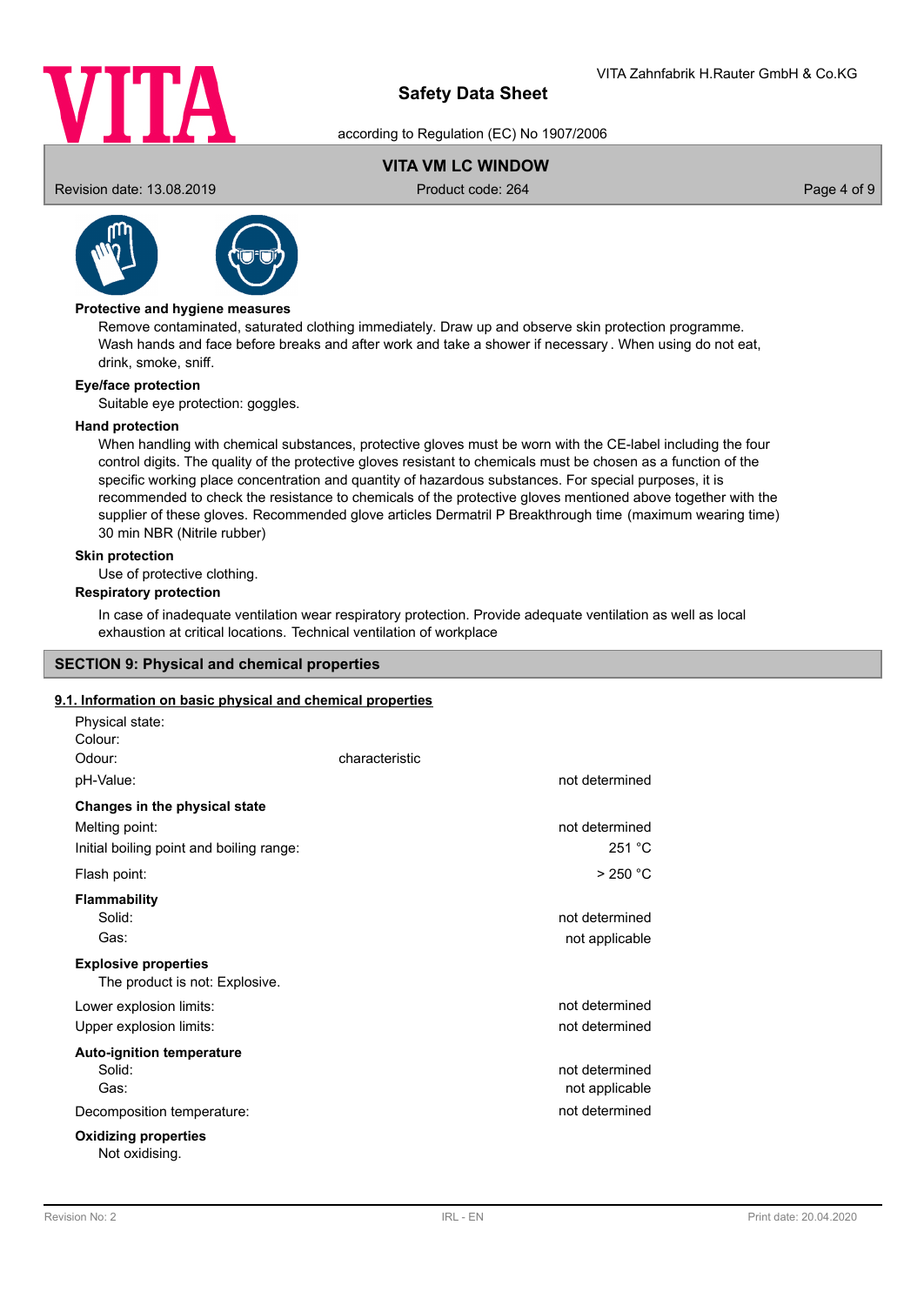

## according to Regulation (EC) No 1907/2006

| <b>VITA VM LC WINDOW</b>                       |                   |             |
|------------------------------------------------|-------------------|-------------|
| Revision date: 13.08.2019                      | Product code: 264 | Page 5 of 9 |
| Vapour pressure:<br>(at 50 $^{\circ}$ C)       | <=1100 hPa        |             |
| Density:                                       | not determined    |             |
| Water solubility:                              | No.               |             |
| Solubility in other solvents<br>not determined |                   |             |
| Partition coefficient:                         | not determined    |             |
| Vapour density:                                | not determined    |             |
| Evaporation rate:                              | not determined    |             |
| 9.2. Other information                         |                   |             |
| Solid content:                                 | 98,5 %            |             |

# **SECTION 10: Stability and reactivity**

#### **10.1. Reactivity**

No hazardous reaction when handled and stored according to provisions.

## **10.2. Chemical stability**

The product is stable under storage at normal ambient temperatures.

# **10.3. Possibility of hazardous reactions**

No known hazardous reactions.

### **10.4. Conditions to avoid**

none

# **10.5. Incompatible materials**

No information available.

# **10.6. Hazardous decomposition products**

No known hazardous decomposition products.

# **SECTION 11: Toxicological information**

### **11.1. Information on toxicological effects**

#### **Acute toxicity**

Based on available data, the classification criteria are not met.

| CAS No    | Chemical name                     |                     |            |         |        |        |
|-----------|-----------------------------------|---------------------|------------|---------|--------|--------|
|           | Exposure route                    | Dose                |            | Species | Source | Method |
| $79-41-4$ | Methacrylsäure                    |                     |            |         |        |        |
|           | oral                              | <b>ATE</b><br>mg/kg | 500        |         |        |        |
|           | dermal                            | <b>ATE</b><br>mg/kg | 300        |         |        |        |
|           | inhalation vapour                 | <b>ATE</b>          | 11 mg/l    |         |        |        |
|           | inhalation aerosol                | <b>ATE</b>          | $1,5$ mg/l |         |        |        |
| 2867-47-2 | 2-dimethylaminoethyl methacrylate |                     |            |         |        |        |
|           | oral                              | <b>ATE</b><br>mg/kg | 500        |         |        |        |
|           | dermal                            | <b>ATE</b><br>mg/kg | 1100       |         |        |        |

#### **Irritation and corrosivity**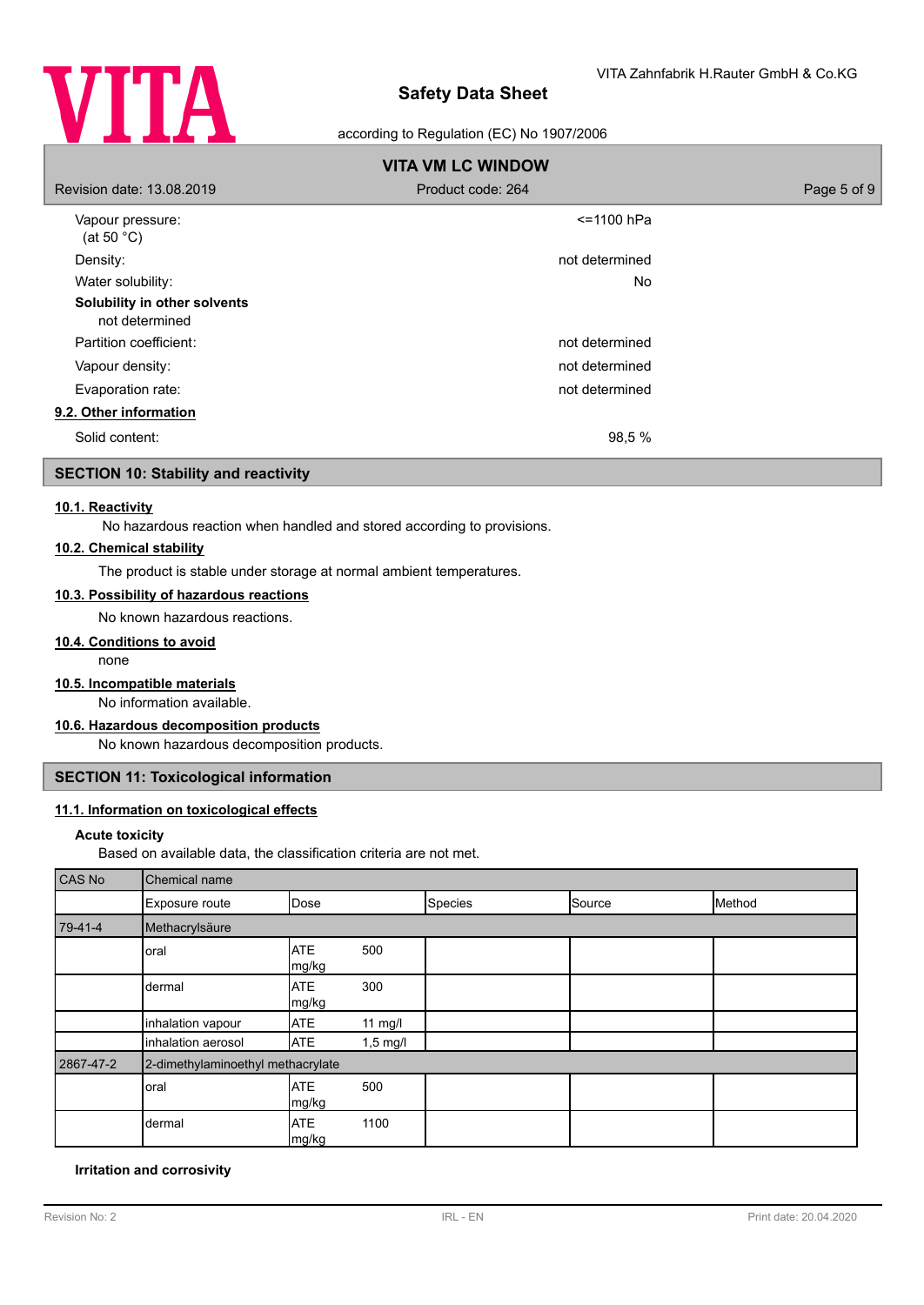

according to Regulation (EC) No 1907/2006

# **VITA VM LC WINDOW**

Revision date: 13.08.2019 **Product code: 264** Product code: 264 Page 6 of 9

### Causes serious eye irritation.

Skin corrosion/irritation: Based on available data, the classification criteria are not met.

## **Sensitising effects**

May cause an allergic skin reaction.

(7,7,9-Trimethyl-4,13-dioxo-3,14-dioxa-5,12-diaza-hexadecan-1,16-diol-dimethacrylat (mixture of isomers); 2-dimethylaminoethyl methacrylate)

#### **Carcinogenic/mutagenic/toxic effects for reproduction**

Based on available data, the classification criteria are not met.

#### **STOT-single exposure**

Based on available data, the classification criteria are not met.

#### **STOT-repeated exposure**

Based on available data, the classification criteria are not met.

#### **Aspiration hazard**

Based on available data, the classification criteria are not met.

#### **Additional information on tests**

The mixture is classified as hazardous according to regulation (EC) No 1272/2008 [CLP].

## **SECTION 12: Ecological information**

#### **12.1. Toxicity**

Harmful to aquatic life with long lasting effects.

# **12.2. Persistence and degradability**

The product has not been tested.

### **12.3. Bioaccumulative potential**

The product has not been tested.

#### **12.4. Mobility in soil**

The product has not been tested.

## **12.5. Results of PBT and vPvB assessment**

The product has not been tested.

# **12.6. Other adverse effects**

No information available.

### **Further information**

Do not allow to enter into surface water or drains. Do not allow to enter into soil/subsoil.

## **SECTION 13: Disposal considerations**

#### **13.1. Waste treatment methods**

#### **Disposal recommendations**

Do not allow to enter into surface water or drains. Do not allow to enter into soil/subsoil. Dispose of waste according to applicable legislation.

#### **Contaminated packaging**

 Handle contaminated packages in the same way as the substance itself. Waste codes/waste designations according to EWC/AVV

#### **SECTION 14: Transport information**

### **Land transport (ADR/RID)**

| <b>14.1. UN number:</b>           | No dangerous good in sense of this transport regulation. |
|-----------------------------------|----------------------------------------------------------|
| 14.2. UN proper shipping name:    | No dangerous good in sense of this transport regulation. |
| 14.3. Transport hazard class(es): | No dangerous good in sense of this transport regulation. |
| 14.4. Packing group:              | No dangerous good in sense of this transport regulation. |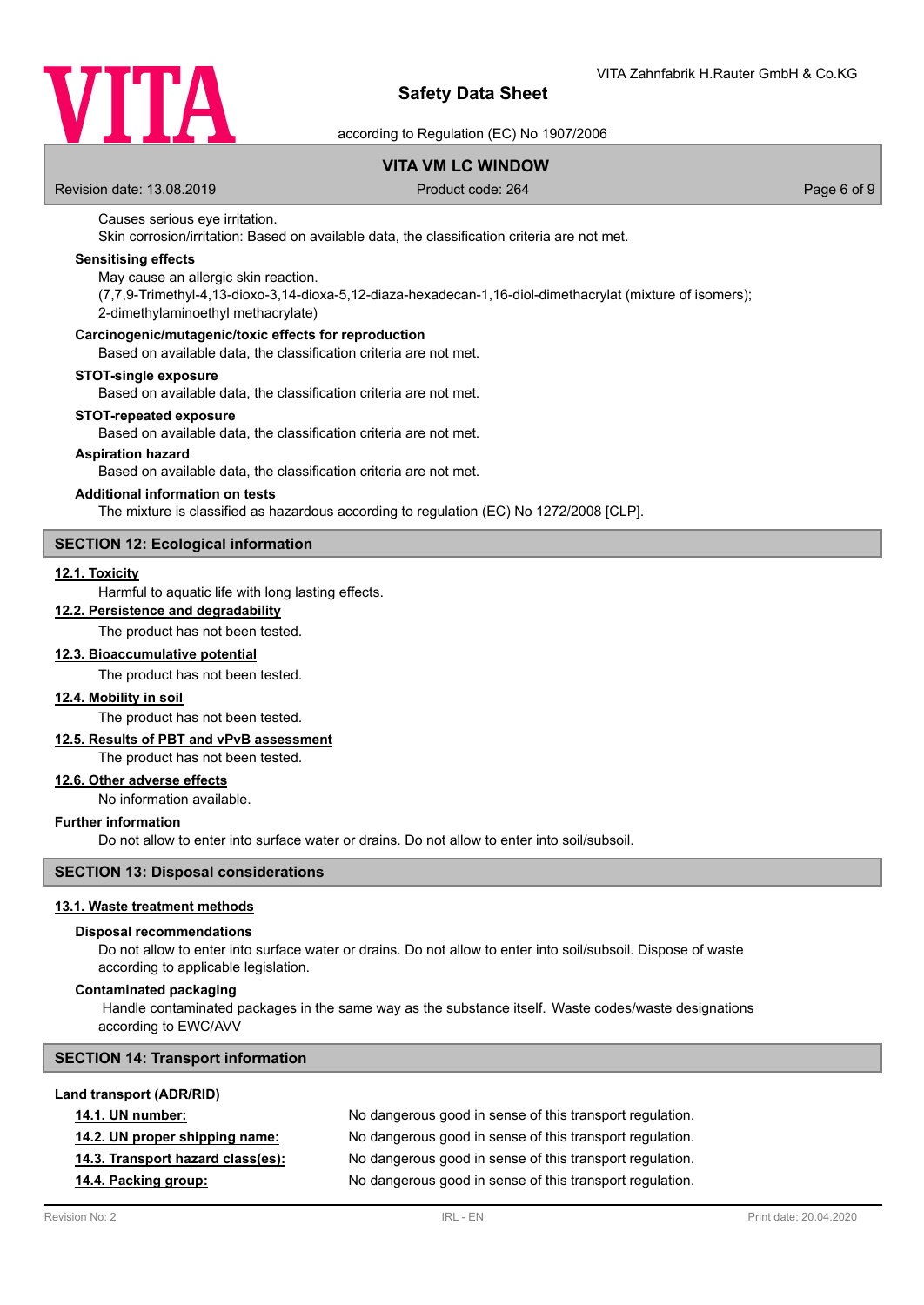

## according to Regulation (EC) No 1907/2006

# **VITA VM LC WINDOW**

Revision date: 13.08.2019 **Product code: 264** Product code: 264 Page 7 of 9

| Inland waterways transport (ADN)                                                           |                                                                                                      |
|--------------------------------------------------------------------------------------------|------------------------------------------------------------------------------------------------------|
| 14.1. UN number:                                                                           | No dangerous good in sense of this transport regulation.                                             |
| 14.2. UN proper shipping name:                                                             | No dangerous good in sense of this transport regulation.                                             |
| 14.3. Transport hazard class(es):                                                          | No dangerous good in sense of this transport regulation.                                             |
| 14.4. Packing group:                                                                       | No dangerous good in sense of this transport regulation.                                             |
| <b>Marine transport (IMDG)</b>                                                             |                                                                                                      |
| 14.1. UN number:                                                                           | No dangerous good in sense of this transport regulation.                                             |
| 14.2. UN proper shipping name:                                                             | No dangerous good in sense of this transport regulation.                                             |
| 14.3. Transport hazard class(es):                                                          | No dangerous good in sense of this transport regulation.                                             |
| 14.4. Packing group:                                                                       | No dangerous good in sense of this transport regulation.                                             |
| Air transport (ICAO-TI/IATA-DGR)                                                           |                                                                                                      |
| 14.1. UN number:                                                                           | No dangerous good in sense of this transport regulation.                                             |
| 14.2. UN proper shipping name:                                                             | No dangerous good in sense of this transport regulation.                                             |
| 14.3. Transport hazard class(es):                                                          | No dangerous good in sense of this transport regulation.                                             |
| 14.4. Packing group:                                                                       | No dangerous good in sense of this transport regulation.                                             |
| 14.5. Environmental hazards                                                                |                                                                                                      |
| <b>ENVIRONMENTALLY HAZARDOUS:</b>                                                          | no                                                                                                   |
| 14.6. Special precautions for user                                                         |                                                                                                      |
| No information available.                                                                  |                                                                                                      |
| 14.7. Transport in bulk according to Annex II of Marpol and the IBC Code<br>not applicable |                                                                                                      |
| <b>SECTION 15: Regulatory information</b>                                                  |                                                                                                      |
|                                                                                            | 15.1. Safety, health and environmental regulations/legislation specific for the substance or mixture |
| EU regulatory information                                                                  |                                                                                                      |

| 2010/75/EU (VOC):                                    | 0.173%                                                                                                                |
|------------------------------------------------------|-----------------------------------------------------------------------------------------------------------------------|
| 2004/42/EC (VOC):                                    | 0.173%                                                                                                                |
| Information according to 2012/18/EU<br>(SEVESO III): | Not subject to 2012/18/EU (SEVESO III)                                                                                |
| National regulatory information                      |                                                                                                                       |
| Employment restrictions:                             | Observe restrictions to employment for juveniles according to the 'juvenile<br>work protection guideline' (94/33/EC). |
| Water hazard class (D):                              | 3 - strongly hazardous to water                                                                                       |
| Skin resorption/Sensitization:                       | Causes allergic hypersensitivity reactions.                                                                           |
|                                                      |                                                                                                                       |

### **15.2. Chemical safety assessment**

Chemical safety assessments for substances in this mixture were not carried out.

# **SECTION 16: Other information**

#### **Abbreviations and acronyms**

ADR: Accord européen sur le transport des marchandises dangereuses par Route (European Agreement concerning the International Carriage of Dangerous Goods by Road ) IMDG: International Maritime Code for Dangerous Goods IATA: International Air Transport Association GHS: Globally Harmonized System of Classification and Labelling of Chemicals EINECS: European Inventory of Existing Commercial Chemical Substances ELINCS: European List of Notified Chemical Substances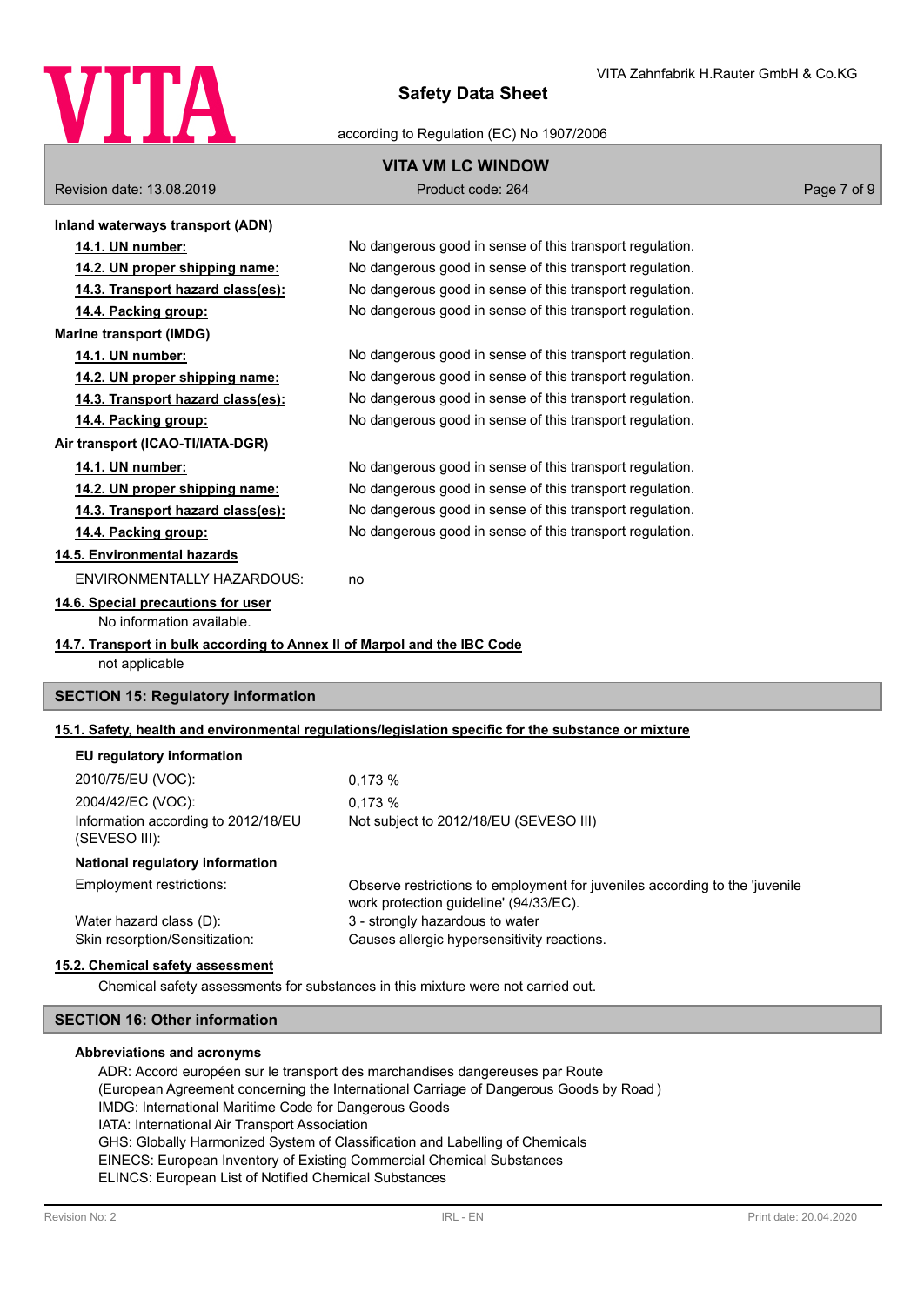

according to Regulation (EC) No 1907/2006

# **VITA VM LC WINDOW**

Revision date: 13.08.2019 **Product code: 264** Product code: 264 Page 8 of 9

CAS: Chemical Abstracts Service LC50: Lethal concentration, 50% LD50: Lethal dose, 50% CLP: Classification, labelling and Packaging REACH: Registration, Evaluation and Authorization of Chemicals GHS: Globally Harmonised System of Classification, Labelling and Packaging of Chemicals UN: United Nations DNEL: Derived No Effect Level DMEL: Derived Minimal Effect Level PNEC: Predicted No Effect Concentration ATE: Acute toxicity estimate LL50: Lethal loading, 50% EL50: Effect loading, 50% EC50: Effective Concentration 50% ErC50: Effective Concentration 50%, growth rate NOEC: No Observed Effect Concentration BCF: Bio-concentration factor PBT: persistent, bioaccumulative, toxic vPvB: very persistent, very bioaccumulative RID: Regulations concerning the international carriage of dangerous goods by rail ADN: European Agreement concerning the International Carriage of Dangerous Goods by Inland Waterways (Accord européen relatif au transport international des marchandises dangereuses par voies de navigation intérieures) EmS: Emergency Schedules MFAG: Medical First Aid Guide ICAO: International Civil Aviation Organization MARPOL: International Convention for the Prevention of Marine Pollution from Ships IBC: Intermediate Bulk Container VOC: Volatile Organic Compounds SVHC: Substance of Very High Concern For abbreviations and acronyms, see table at http://abbrev.esdscom.eu

# **Classification for mixtures and used evaluation method according to Regulation (EC) No. 1272/2008 [CLP]**

| Classification          | Classification procedure |
|-------------------------|--------------------------|
| Eye Irrit. 2; H319      | Calculation method       |
| Skin Sens. 1B: H317     | Calculation method       |
| Aquatic Chronic 3: H412 | Calculation method       |

## **Relevant H and EUH statements (number and full text)**

| H302 | Harmful if swallowed.                             |
|------|---------------------------------------------------|
| H311 | Toxic in contact with skin.                       |
| H312 | Harmful in contact with skin.                     |
| H314 | Causes severe skin burns and eye damage.          |
| H315 | Causes skin irritation.                           |
| H317 | May cause an allergic skin reaction.              |
| H319 | Causes serious eye irritation.                    |
| H332 | Harmful if inhaled.                               |
| H335 | May cause respiratory irritation.                 |
| H411 | Toxic to aquatic life with long lasting effects.  |
| H412 | Harmful to aquatic life with long lasting effects |

### **Further Information**

The information is based on the present level of our knowledge. It does not, however, give assurance of product properties and establishes no contract legal rights. The receiver of our product is singularly responsible for adhering to existing laws and regulations.